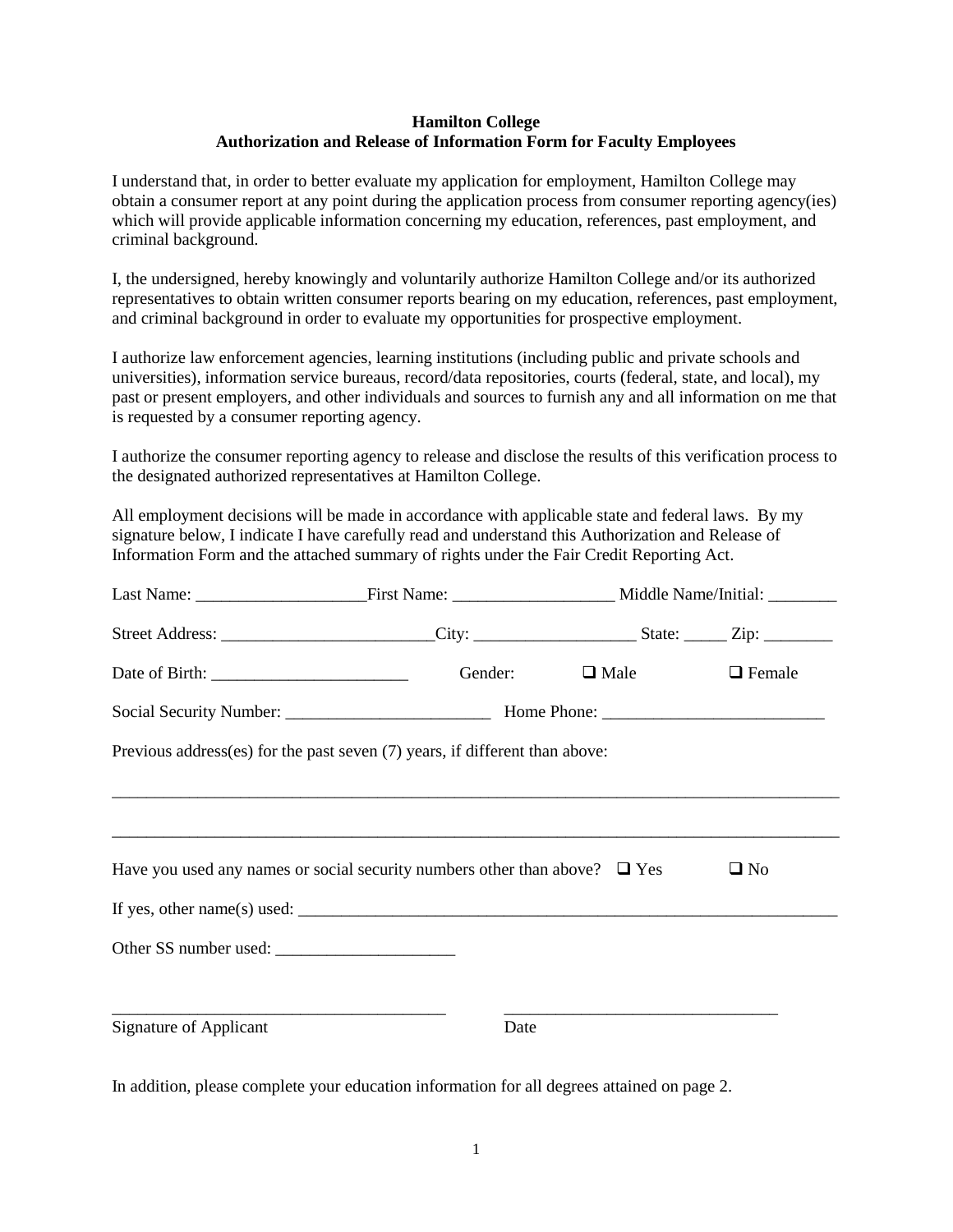| Signature of Applicant | Date |  |
|------------------------|------|--|

**Education Check Information –** Attach additional pages if necessary.